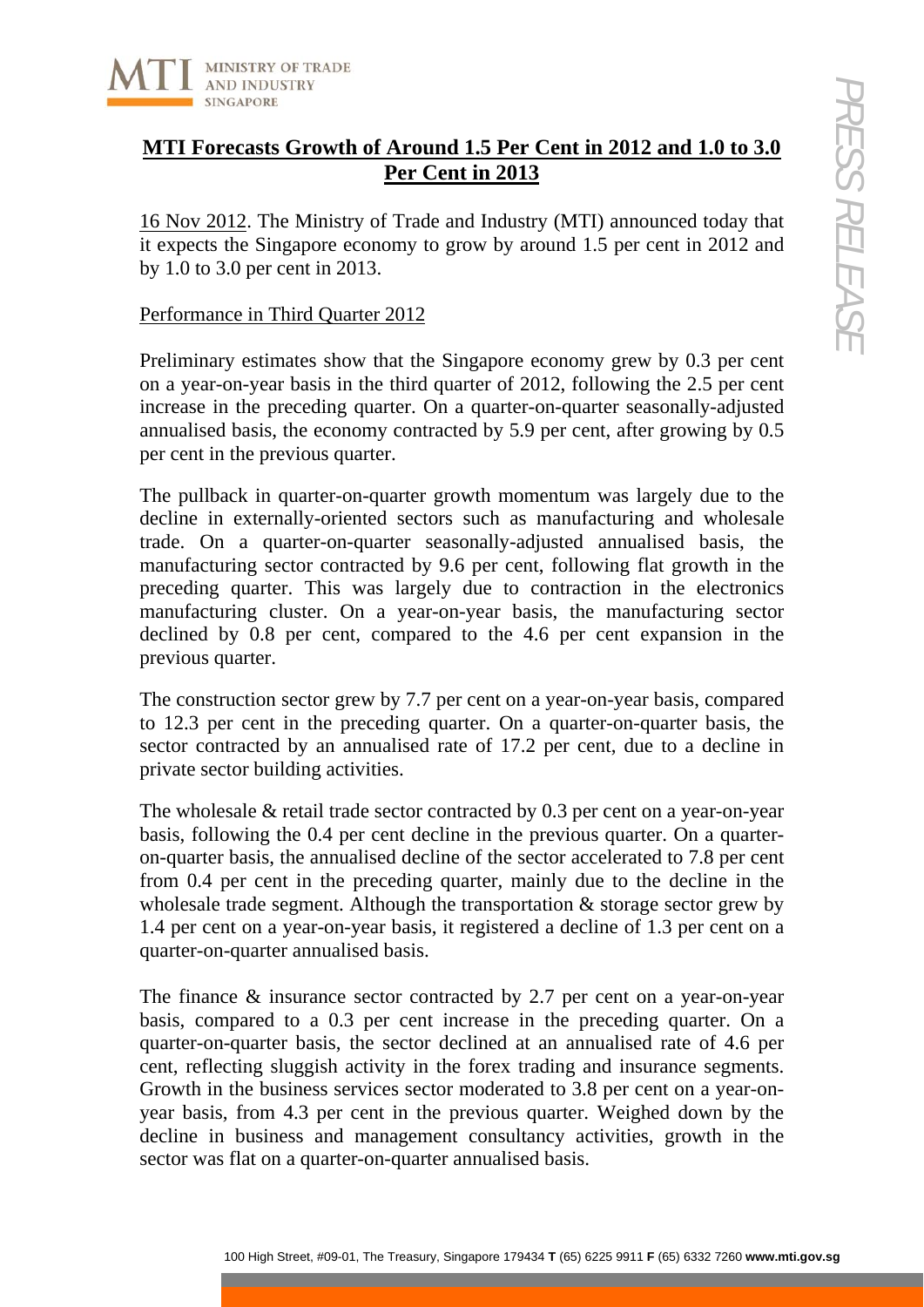

The year-on-year growth of the accommodation & food services sector moderated to 2.0 per cent, from 2.9 per cent in the preceding quarter. The "other services" industries (which include arts, entertainment and recreation activities) contracted by 0.5 per cent on a year-on-year basis, following the 0.3 per cent decline in the previous quarter. On a quarter-on-quarter seasonallyadjusted annualised basis, both sectors declined by 1.8 and 1.6 per cent respectively.

### Economic Outlook for 2012

Singapore's economic growth is expected to remain subdued for the rest of 2012. The electronics manufacturing cluster would continue to be weighed down by tepid external demand. On the other hand, expansion in the construction sector could provide modest growth support to the overall economy. Taking these factors into consideration, MTI expects the Singapore economy to grow by **around 1.5 per cent** in 2012. Growth may be slightly lower than forecast, if the weakness in the externally-oriented sectors persists into the final quarter of 2012.

#### Economic Outlook for 2013

100 Notestra<br>
20. The cent, from 2.9 per cent in the preceding quarter. The contributed is the cent to  $\sim$ 2.0 per cent,  $\sim$ 6 and the preceding to  $\sim$ 3. The Treasury, and  $\sim$  The Treasury, and  $\sim$  The Treasury, and  $\$ The global economy is expected to remain sluggish in 2013. In the advanced economies, growth is likely to be restrained by continued household deleveraging and fiscal consolidation. In Asia, while domestic demand is expected to remain resilient, overall growth is likely to be moderate given the weak external demand. In view of the external conditions, the growth outlook for the Singapore economy remains cautiously positive. Growth in externallyoriented clusters such as electronics manufacturing and wholesale trade could remain subdued. Nevertheless, backed by a healthy pipeline of projects, growth in specific clusters, such as transport engineering, as well as the construction sector, could provide support to the economy in 2013.

Given these factors, MTI expects Singapore's economic growth to be between **1.0 to 3.0 per cent** in 2013. However, the global economic outlook is still clouded with uncertainties. In particular, there remain concerns over the extent of the fiscal cutback in the US and potential escalation of the ongoing debt crisis in the Eurozone. Should any of these risks materialise, Singapore's economic growth could come in lower than expected.

MINISTRY OF TRADE AND INDUSTRY 16 November 2012